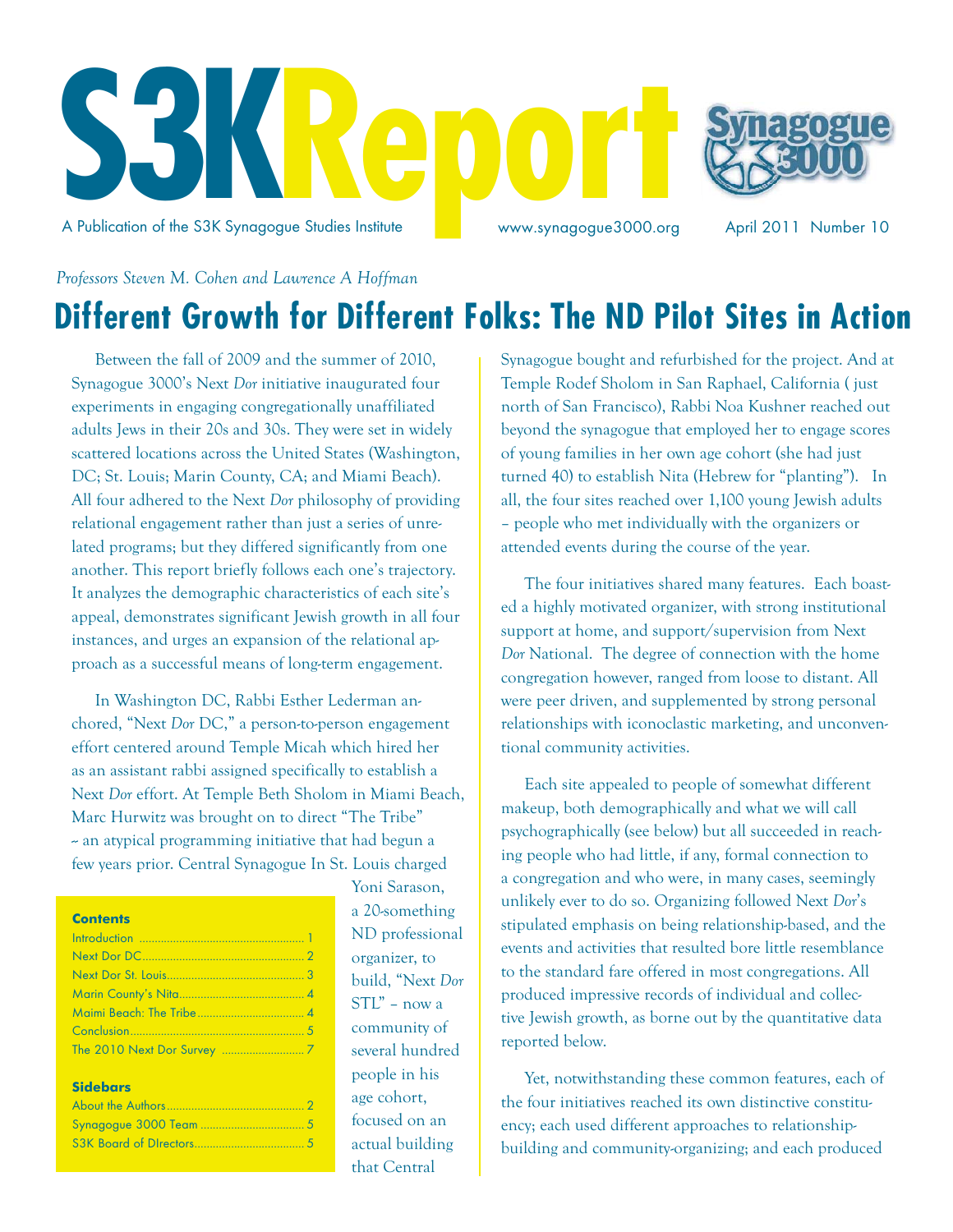### **About the Author**

**Professor Steven M. Cohen, a soci**plogist of American Jewry, is Research Professor of Jewish Social Policy at HUC-JIR and Director of the Berman Jewish Policy Archive at NYU Wagner. He is also the Director of Research for Synagogue 3000. In 1992, he made aliyah and taught for 14 years at The Hebrew University of Jerusalem. With Arnold Eisen, he wrote The Jew Within, and with Charles Liebman he wrote *Two Worlds of Judaism:* **The Israeli and American Experiences.** Cohen's earlier books include American *Modernity & Jewish Identity*!boe!*American*  Assimilation or Jewish Revival? He is a co-author of Sacred Strategies: Becoming a Visionary Congregation, which won the National Jewish Book Award. In recent months, Steven was named to the Forward 50. received the Marshall Sklare Award from the Association for the Social Scientific Study of Jewry, and was awarded an honorary doctorate by the Spertus Institute of Jewish Studies.

**Dr. Lawrence A. Hoffman** was ordained as a rabbi in 1969, received his Ph.D. in 1973, and has taught since then at the Hebrew Union College -Jewish Institute of Religion in New York. From 1984 to 1987, he directed its School of Sacred Music as well. In 1994, he co-founded Synagogue 2000 (now Synagogue 3000). Larry is Co-President of S3K. In 2003, he was named the first Barbara and Stephen Friedman Professor of Liturgy, Worship and Ritual. Rabbi Hoffman has written or edited 34 books, including My **People's Prayer Book (Jewish Lights Publish**ing), a ten-volume edition of the Siddur with modern commentaries, which was named a National Jewish Book Award winner for 2007. A follow-up, My Peoples Passover Haggadah, appeared in February 2008. He is most recently a co-author of *Sacred Strategies: Becoming a Visionary Congregation*, winner of the National Jewish Book Award.

a different Jewish identity "output." In part, these differences reflect their respective regional cultures (DC, Miami Beach, St. Louis, and Marin County are hardly cut from the same cloth). But in part also, each site mirrors the personality, interests, and life-cycle stage (correlated loosely with age) of its organizer. This is a true example of niche-organizing and relationship-building.

These inferences emerge from an analysis of responses to an opt-in survey of participants in the four Next *Dor* endeavors conducted in the fall of 2010. The results, point to very different contours, methods, and outcomes. Each site – Next *Dor* DC, Next *Dor* STL, Nita in California and the Tribe in Miami – deserves closer scrutiny on its own.

We begin with a consideration of the *intensivity of Jewish socialization*, as indicated by such things as having attended day school (rather than public school), Jewish camps, and youth groups; and making trips to Israel. Those raised with low intensities of Jewish socialization are more likely to interact socially with non-Jews and, therefore, to intermarry. As adults, they are more likely to raise their own children with low intensities of Jewish socialization.

### **Next** *Dor* **DC**

As compared with the young people at the other three sites, participants at Next *Dor* DC are distinguished by low intensities of Jewish socialization. They included relatively high numbers raised by mixed-married parents (20%; as against, say, only 5% in Miami), and small numbers who were raised Conservative or Orthodox (22%, vs., for example, 41% in Miami, the site with the highest such number), the two more traditional denominational identities that are loosely indicative of more intensive Jewish socialization. As adults, these Washington participants were more likely to claim identity as Reform (76%, vs. only 50% in St. Louis, the site with the fewest Reform identifiers). Consistent with their relatively lower intensities of childhood Jewish socialization, fully 42% of DC participants report that their current spouses or partners are non-Jewish (as compared with just 5% in St. Louis, which records the fewest mixed couples among all four sites). Very few of them (16%) have mostly Jewish friends – as contrasted with almost half the Next *Dor* participants in St. Louis and Miami.

Intensity of Jewish socialization correlates with competence in and comfort with Jewish ritual. Unsurprisingly, therefore, Next *Dor* DC participants are less likely to attend Shabbat meals as a matter of course. Intense Jewish socialization also goes along with ethnic Jewish engagement in general, by which we mean here, social bonds with other Jews – having Jewish friends, for example, and spending time with Jews rather than non-Jews, or living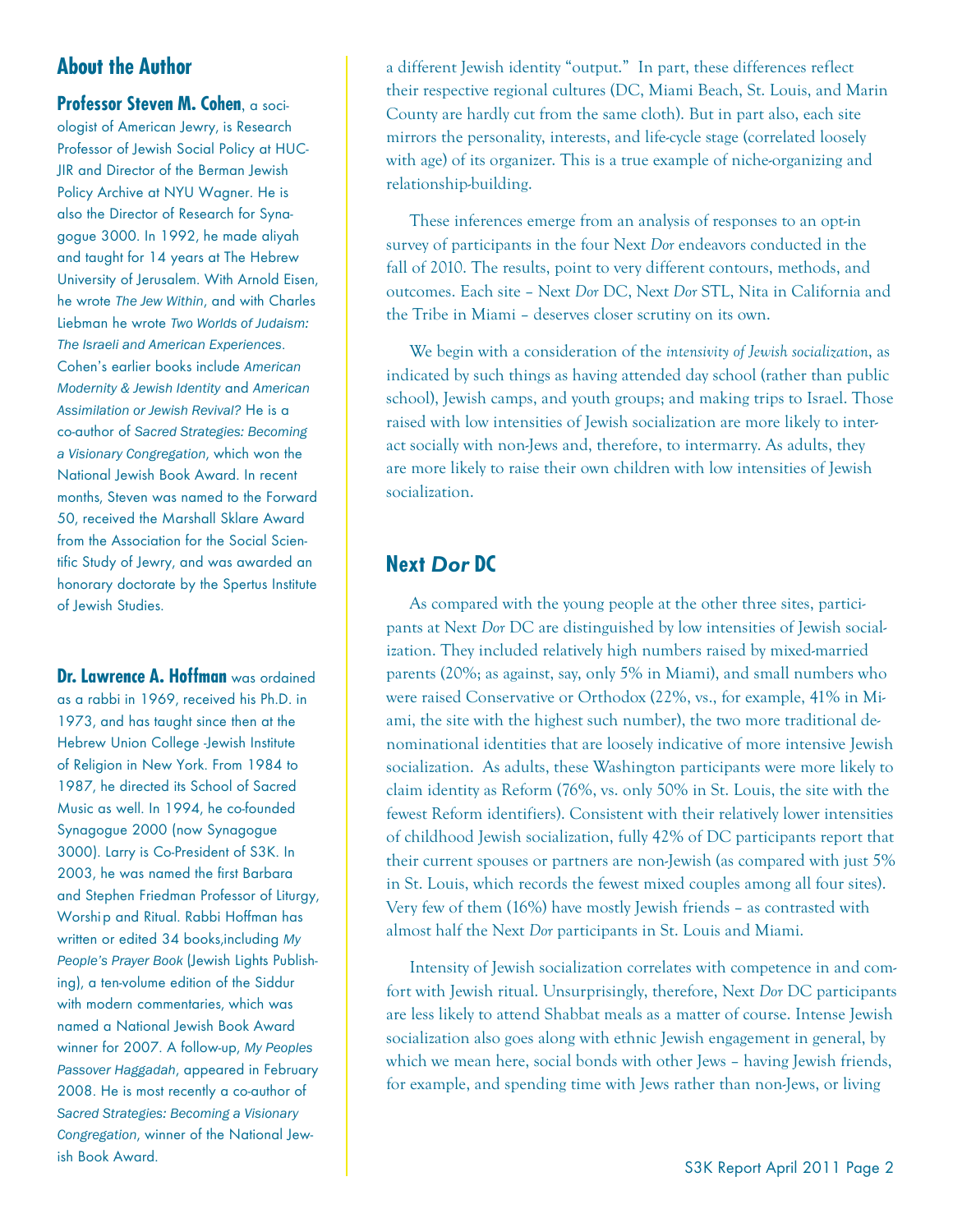in areas with many Jewish neighbors. So DC participants are less apt to engage in specifically Jewish-sponsored service pursuits and other measures of group Jewish activity. Using such measures as Jewish ritual and Jewish ethnic engagement, many members of DC Next *Dor* can even be described as only "somewhat marginally engaged" in Jewish life. Yet these measures give us only a partial picture. More than those from the other Next *Dor* sites, they read

Jewish books, newspapers and magazines; more than others, they check out Jewish websites; and, more than those in the other three sites, they celebrate Jewish holidays with their friends.

 Their high levels of Jewish reading and surfing may say something about life for young professionals in the nation's capital, many of whom have only recently arrived to take up positions in government,

public service, and related fields. It may also illustrate a pattern of Jewish engagement open to those Jews particularly who have had less intensive Jewish socialization as children and are not immediately competent at ritual skills like Hebrew davening, but who nonetheless seek ways to be Jewish.

The DC cohort is rich in young adult Jews who are searching for, or open to, forms of Jewish engagement that do not necessarily require high levels of Jewish ritual and ethnic competence, the skills and comfort levels that come from an intensity of Jewish socializing that they did not get growing up. Since they bridge the gap between highly competent Jews and very marginal Jews, they may bring, or come to bring, to Next *Dor* activities others who are not even especially interested in Jewish reading and surfing.

It helps to imagine the entire cohort of young Jews as a series of concentric circles, radiating out from a central flame that represents a high intensity of Jewish socialization in their youth. The innermost ring (call it A) is filled

The DC cohort is rich in young adult Jews who are searching for, or open to, forms of Jewish engagement that do not necessarily require high levels of Jewish ritual and ethnic competence, the skills and comfort levels that come from an intensity of Jewish socializing that they did not get growing up.

with Jews who were raised on Jewish summer camps, intense Jewish education (like day schools), homes with Jewish ritual, trips to Israel, and so forth. One circle farther out from the flame (B) contains those with lower intensity of Jewish socialization. We might imagine a further circle (C) consisting of people with little or no childhood Jewish socialization at all, a circle that may include men and women not born Jewish, but discovering it in some

> fashion only as adults. Finally, outside the outermost boundary entirely ( D ) we find people oblivious to Judaism and to whatever draws people to it.

> As a matter of course, people in any circle have ready access to the two adjacent circles on either side, but are less likely to know people more than a single circle away, and less able to engage them in matters relevant to Judaism even if they know them. The boundary

between Circle A and the others is especially thick, since A is filled with highly connected Jews who, by definition, prefer mixing with each other and meeting each other at events that are dense with Jewish meaning. All boundaries are somewhat porous, of course. Even very socially connected Jews are likely to work in offices where anyone at all may be their colleagues, and then friends, But overall, circles far away from each other are less likely to interact, at least regarding anything Jewish.

#### **Next** *Dor* **St. Louis**

Whereas a high percentage of DC participants find themselves in Circle B and farther out, Next *Dor* St Louis (STL) participants display very different patterns. They collectively report the greatest intensities of Jewish socialization  $-41\%$  have been to Israel, for example, as contrasted with just 20% to 34% in the other three sites. Over a third are now Conservative or Orthodox (more than participants in all three other locations); more also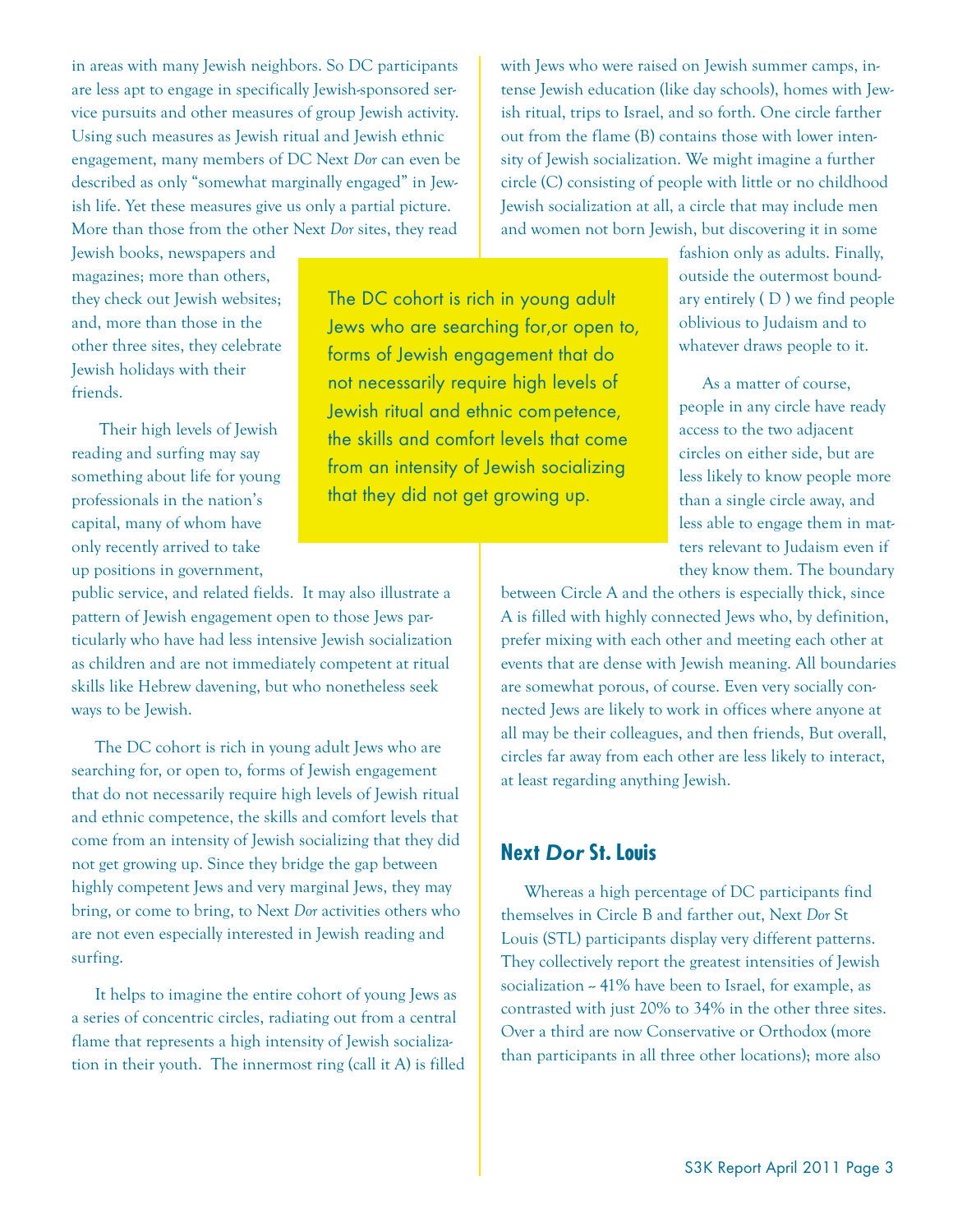St. Louis epitomizes what we may call a more "natural" phenomenon than what we see in Washinaton. These St. Louis young people are already highly Jewishly motivated on their own.

than participants anywhere else, people in STL feel that they are knowledgeable about Jewish life, and that it's important for them to have Jewish friends.

They score higher than all the others with respect to several measures of current engagement: participating in a Jewish learning group may be the best example. But these Jews score high also in their claims to have played a specifically Jewish leadership role, and listening to Jewish or Israeli music. They are also more likely to spend time celebrating Jewish holidays with family (possibly because of all our groups, the participants in STL Next *Dor* are the youngest  $\sim$  almost all are under 30  $\sim$  still at the age where they are likely to be home with families of origin at Jewish festival times). Consistent with their proclivity for Jewish study is the fact that as many as half of them participate in Shabbat meals monthly or more often, and not necessarily just at the Next *Dor* STL community.

In sum, the St. Louis Next *Dor* participants come to their community with above-average Jewish resources and experiences, and when it comes to many key measures of Jewish engagement, they display above-average levels of participation. They are distant from Washington not only in terms of geography, but in terms of Jewish biography and "psychography" as well.

St. Louis epitomizes what we may call a more "natural" phenomenon than what we see in Washington. These St. Louis young people are already highly Jewishly motivated on their own. They are comfortable with Jewish ritual, Jewish learning, Jewish festivals and Jewish socializing – indeed, they feel a responsibility to keep up such things, and are proud of the times they serve as Jewish leaders for Jewish groups elsewhere. Next *Dor* became the "natural" locus for their finding each other. In St. Louis, the idea of an actual physical space that could become a Jewish home is particularly appealing, something akin to a Hillel for post-Hillel participants.

#### **Marin County's Nita**

Participants in Nita present yet a third configuration. Demographically, its members are the oldest in our sample, with three quarters age 40 and over; and as many as 84% with children (vs. only 10% in DC, 17% in St. Louis, and 38% in Miami). In addition, they reflect the distinctive characteristics of the Bay Area, which has long been known for its weakness of Jewish affiliation and involvement. As an example, given several ways to describe their upbringing and their current identity, relatively few report being raised Jewish in unqualified terms. Asked if they're Jewish now, as few as 64% give the simple answer: "Yes, I'm Jewish." Asked whether they think of themselves as Jewish in any way at all, a whopping 10% answer, "It's complicated" – as opposed to none (!) who respond that way in Miami (the other end of the spectrum, to which we will turn in a moment). More than Jews anywhere else, Bay Area Jews also stand out in that fully 23% refrain from identifying with any Jewish denomination. Movement loyalty is weak generally among next-generation Jews, but, by comparison, the percentage of participants in our other sites who answer "No denomination" is only 10-11%.

Consistent with the Bay area's low level of institutional Jewish affiliation, Nita participants score relatively low on intensity of Jewish socialization. Only 29% had visited Israel, for example, compared to 41% in St. Louis, even though Nita participants are, on average, more than ten years older than those in STL (and have an extra decade of adult life

in which such trips might have been possible). Similarly, Nita participants score lower than all three other sites on such indicators

Consistent with the Bay area's low level of institutional Jewish affiliation, Nita participants score relatively low on intensity of Jewish socialization.

of childhood Jewish socialization as day-school attendance, youth-group participation, and reporting that "being Jewish was very important" when they were a teenager.

But they are not particularly inactive either-- because so many are married with children, a later stage in the life cycle of young adults which we have begun calling CHIPS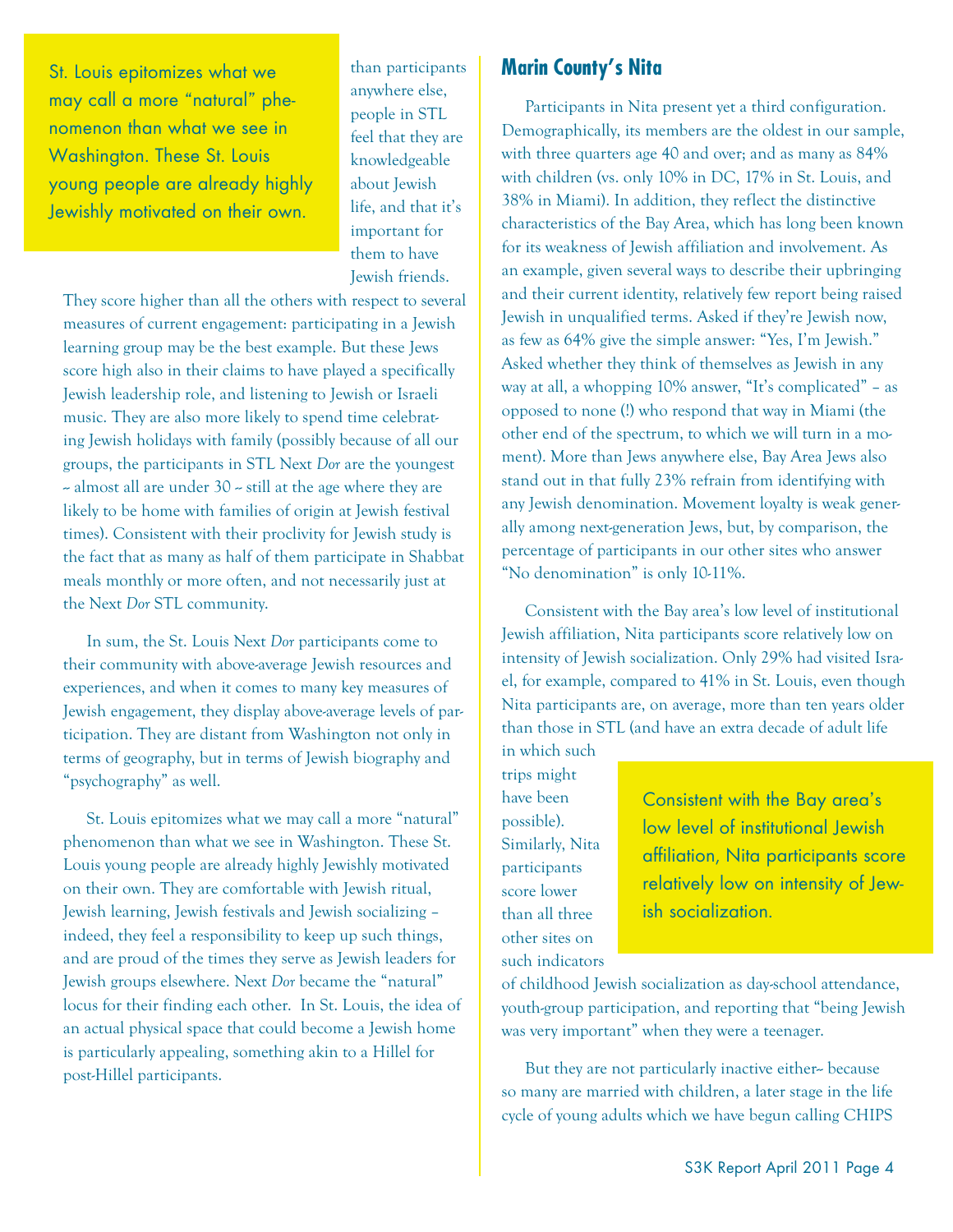(Children in the Picture). We know from numerous studies that the presence of children spurs even relatively unengaged parents to higher rates of Jewish activity of all sorts (parallel findings characterize American Christians. Significantly, even though Nita participants exceed other sites (by far) in having children home, their rates of participation in Jewish life are not much different than those found elsewhere. In other words, despite the Jewish identity-raising "benefit" of children home, Nita participants are not particularly active in Jewish life, at least as compared with their younger, and largely childless, counterparts in St. Louis, DC, and Miami.

#### **Maimi Beach: The Tribe**

In Miami, we confront yet a fourth pattern. Members of The Tribe generally range from the late-20s to the late 30s in age, somewhat older than St. Louis but younger than Washington and Nita. Only a third are married or partnered and a third also have children, making them overall a cross-section of the population in terms of age and life-cycle status. The Tribe cuts across this large age- and life-cycle spectrum, because it grew out of a pair of synagogue programs already under way that were intended to address a wider swath of Jews than just young 20s and 30s.

Participants in The Tribe report the strongest intensities of childhood Jewish socialization, with a third having attended day school, as compared with just 6% in the Bay area, 9% in DC, and 21% in St. Louis. Consistent with that education, 41% were raised in Orthodox and Conservative

The patterns of self-identification in The Tribe are, therefore, more conventional than our other groups. More than all others, for example, they identify with a denomination. and consider themselves Jewish in an unqualified way.

homes. As many as three-quarters participated in a Jewish youth group, and almost half said that being Jewish was very important to them as teenagers – exceeding all other Next *Dor* groups in both respects. This is explainable, in part, by the Jewish makeup of Miami, a bastion of east-coast Jewish emigrants, who retained a relatively high level of Jewish

ethnic bonds – just the opposite of Jews who moved west, especially to the San Francisco area, where we get Nita, at just the opposite extreme.

The patterns of self-identification in The Tribe are, therefore, more conventional than our other groups. More than all others, for example, they identify with a denomination, and consider themselves Jewish in an unqualified way – the very opposite of Nita and of DC. Of those married, large numbers are in-married, and almost half report having mostly Jewish friends.

### **Synagogue 3000 Team**

**Merri Lovinger Arian** Director of Music and S3K Consultant on Liturgical Arts

**Professor Steven M. Cohen** Director of Research

**Rabbi Lawrence A. Hoffman** Co-President

**Rabbi Jill Perlman** Engagement Communications Consultant

**Rabbi Aaron Spiegel** Chief Executive Officer

**Dr. Ron Wolfson** Co-President

**Rabbi Jessica Zimmerman** Director of Congregational Engagement

#### **S3K Board of Directors**

Rabbi Aaron Spiegel, Chair Terry Rosenberg, Vice Chair Rabbi Marion Blumenthal Larry Cooley Rabbi Rachel Cowan Cantor Sharona Feller **Bill Firestone** Don Friend David Gottlieb Rabbi Richard Jacobs Forrest Krutter, Secretary Mark Schlesinger Laurence Smith Melanie Sturm Beryl Weiner, Treasurer Bruce F. Whizin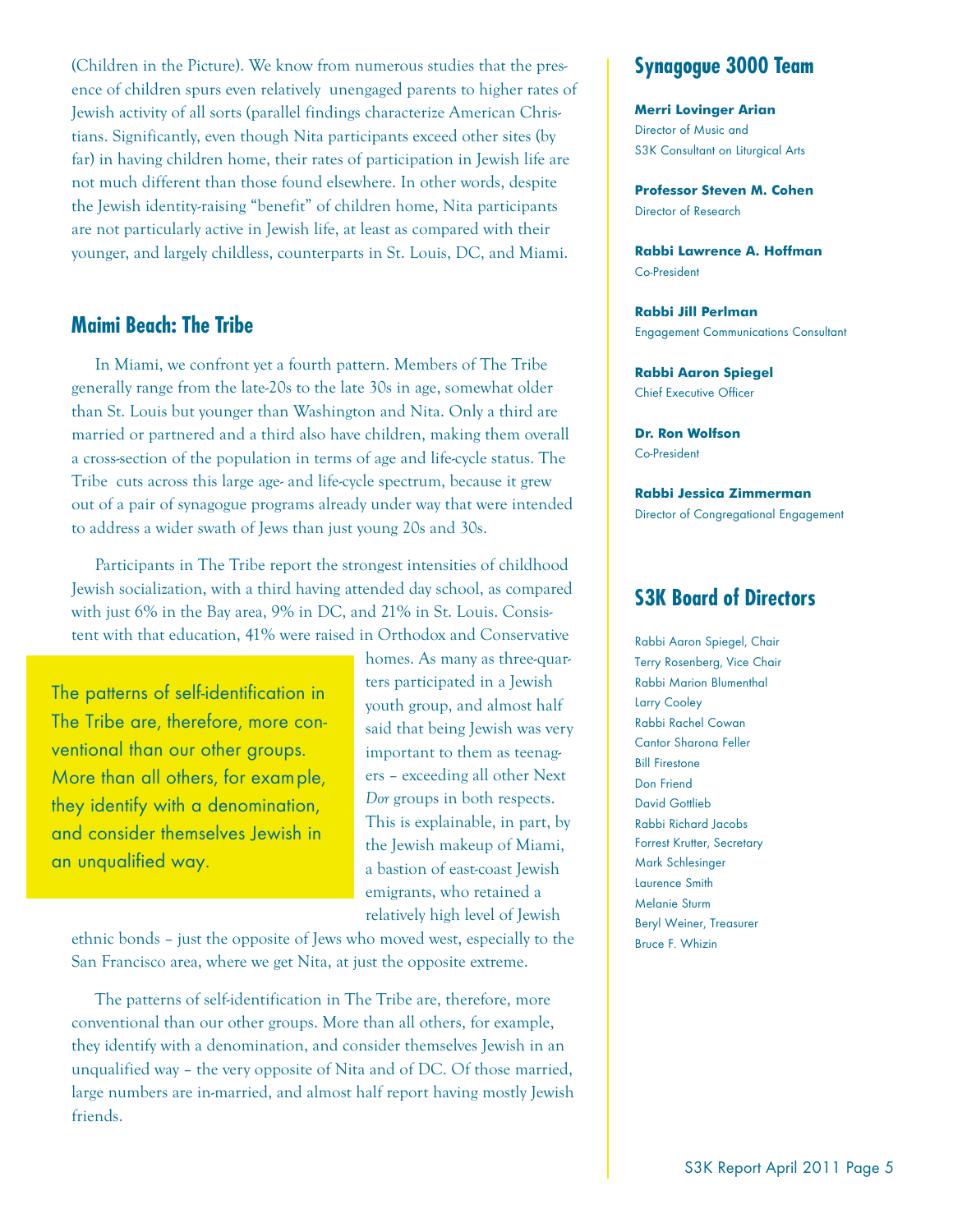Perhaps influenced by overall Miami patterns of leisure activity and Jewish engagement, Tribe participants are more likely than others to engage in Jewish-sponsored service work, but less likely than others to read Jewish books and periodicals. DC respondents exhibit precisely the reverse pattern.

#### **Conclusion**

Our four groups all attract unaffiliated young Jewish adults, but with different demographic and psychographic profiles. Regardless of profile, between 2009 when they began and 2010 when this survey was taken, they all grew in significant Jewish ways. Our survey delineated ten Jewish activities (like Shabbat meals, Jewish service activity, and visiting Jewish websites). We then asked if participants had engaged in them in 2008-9 (pre-Next *Dor*); and if they had engaged in them in 2009-10 (during their connection with Next *Dor*). In 39 of 40 instances of then-now comparisons (i.e., ten measures for four sites), participants reported increased activity, the one case of "no change" being the Tribe's participation in Jewish learning groups. The level of change (this year's level minus last year's level) ranged from a very tiny two percentage points to as much as a 34% increase, the latter coming (again) in the Tribe, this time regarding participation in Jewish service activities. The table provides the growth rates in each of our ten activities for each of the four sites.

We also analyzed the change in Jewish activity experienced by individuals (not just aggregate groups), and found a strong correlation with the level of personal participation in the Next *Dor* sites. The more participation in the group, the more Jewish growth the individual experienced. Overall, those with low levels of involvement in their sites reported only a ten percentage point increase in Jewish activities, on average. By contrast, those who went most regularly to Next *Dor* events reported more than twice as large an average on Jewish growth rates.

What are we to make of this correlation? No doubt, two processes were occurring simultaneously. First, those already on an upward personal Jewish growth path found their way to the Next *Dor* programs, and their participation in Next *Dor* activities permitted them to experience the intensified Jewish engagement that they sought.

But at the same time, we saw that many participants came to Next *Dor* with low intensities of Jewish socialization. They had not been to Jewish camps or day schools; they were intermarried; they had non-Jewish friends, and the like. Here is where the Next *Dor* philosophy of engagement came in. Potential participants were approached using one-on-one organizational ways of thinking. The field workers in all four sites took a genuine interest in the people they met, striking up relationships, and inviting participation personally. At the same time, members of specific circles of engagement had their own network of contacts, sometimes in adjacent circles farther out, whom they invited personally as well. Had the Next *Dor* Jewish offerings not been of the quality they were, and had the relationships not deepened as a result of quality time spent together, invitees would not have returned. But return they did. The more they returned, the more positive time they spent Jewishly, and the more positive time they spent Jewishly, the more they widened their Jewish involvement, acquired still newer Jewish friends, learned of opportunities for Jewish engagement even outside of Next *Dor*, and then brought friends made there to Next *Dor* as an obvious next step.

In a retrospective survey, cause and effect are impossible to disentangle with certainty. But the data are sufficient for us to show that one way or another, Next *Dor* played an important role in the Jewish journeys of large numbers of its participants. Participants reported more Jewish activities of all sorts this year as opposed to last year. And those who participated most in their respective Next *Dor* communities, reported the most change from last year to this.

Thus, notwithstanding all the variations in demography, in Jewish background, in current Jewish involvement, and in the extent and nature of change, one inference does seem to characterize all four Next *Dor* initiatives: Jewish involvement increases in measurable amounts in most ways that active involvement can be measured.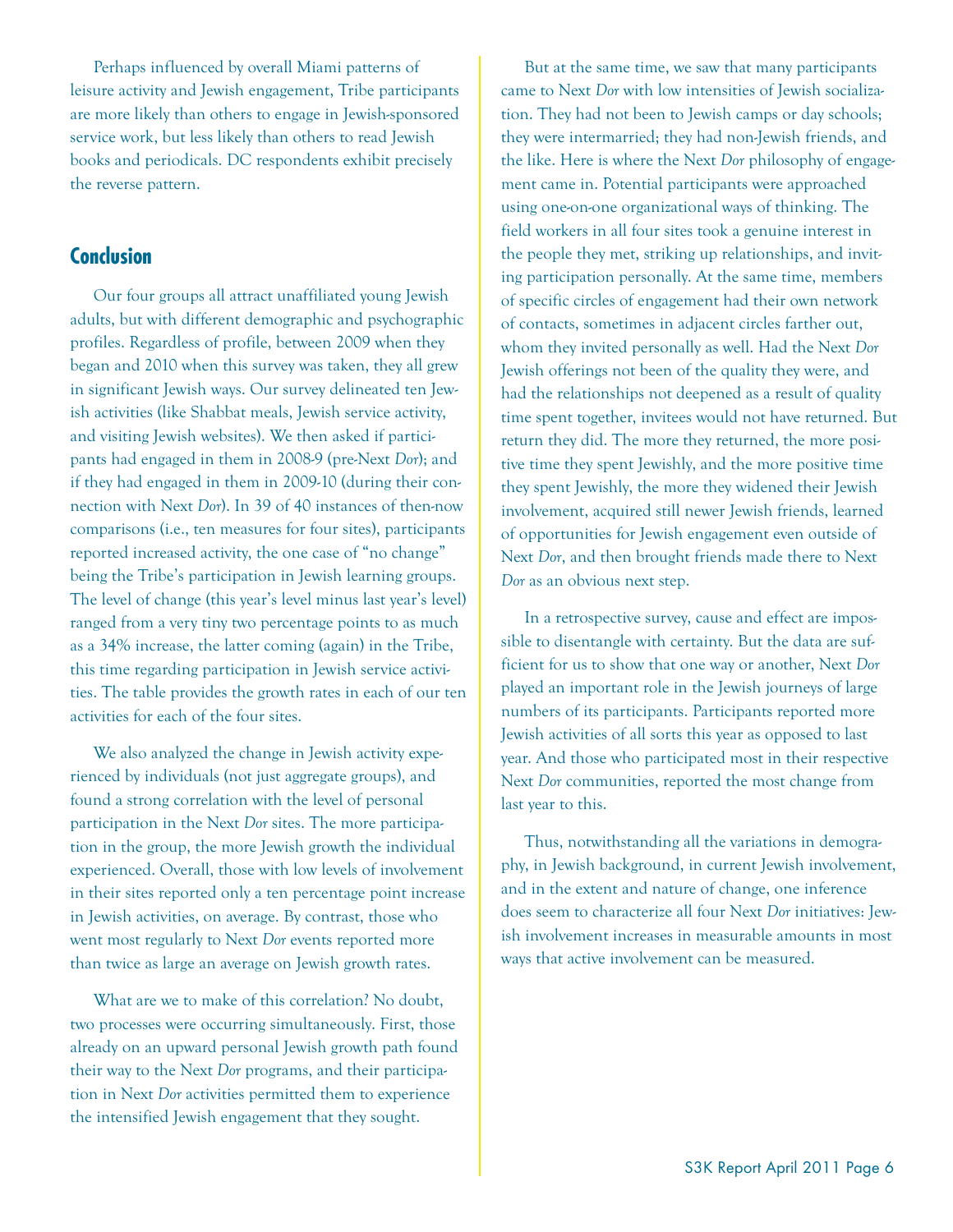# **The 2010 Next** *Dor* **Survey**

Distinctive Features in Washington, St. Louis, Marin & Miami

**Age distributions: Young STL, older in DC & Miami, & oldest in Marin**



**Most participants are women. Nita distinguished by higher rates of couples and children home; few coupled in STL.**



S3K Report April 2011 Page 7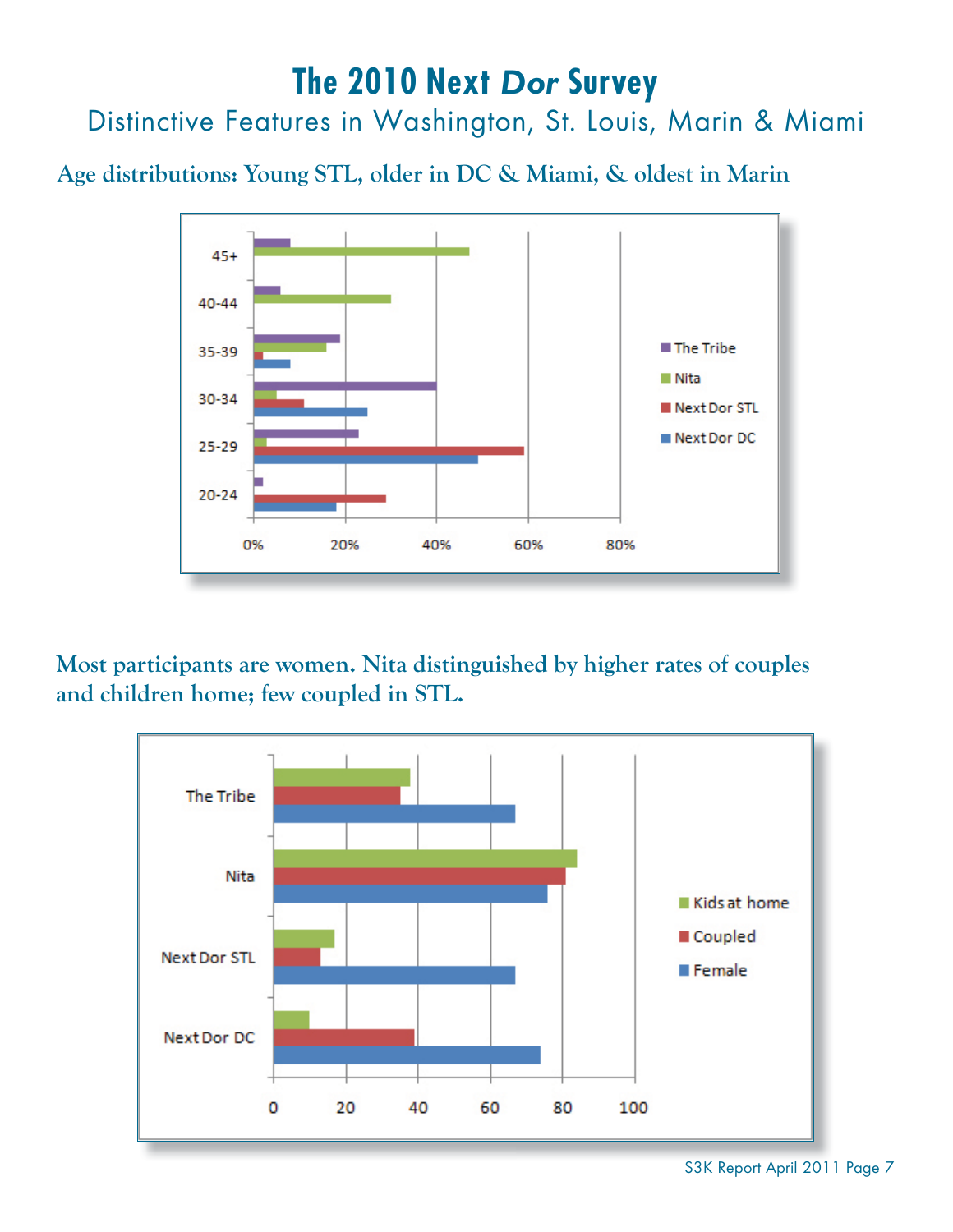# **Jewish background items by Next** *Dor* **Site: Higher levels at The Tribe, Lower at Nita**



# **Current Denominational identity by Next** *Dor* **Site**



S3K Report April 2011 Page 8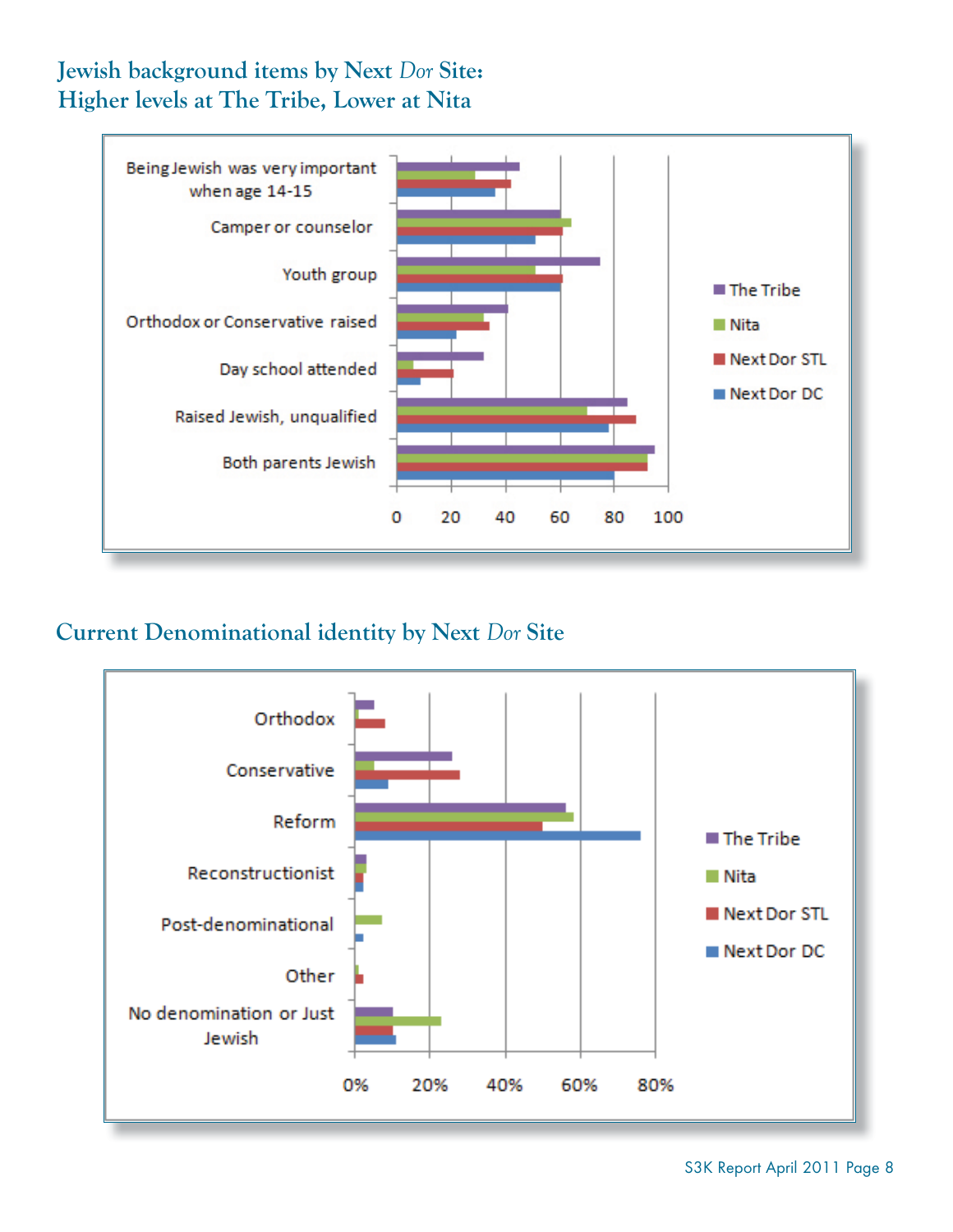## **Think of yourself as Jewish in any way by Next** *Dor* **Site**



### **Jewish identity characteristics by Next** *Dor* **Site: High levels at STL**



S3K Report April 2011 Page 9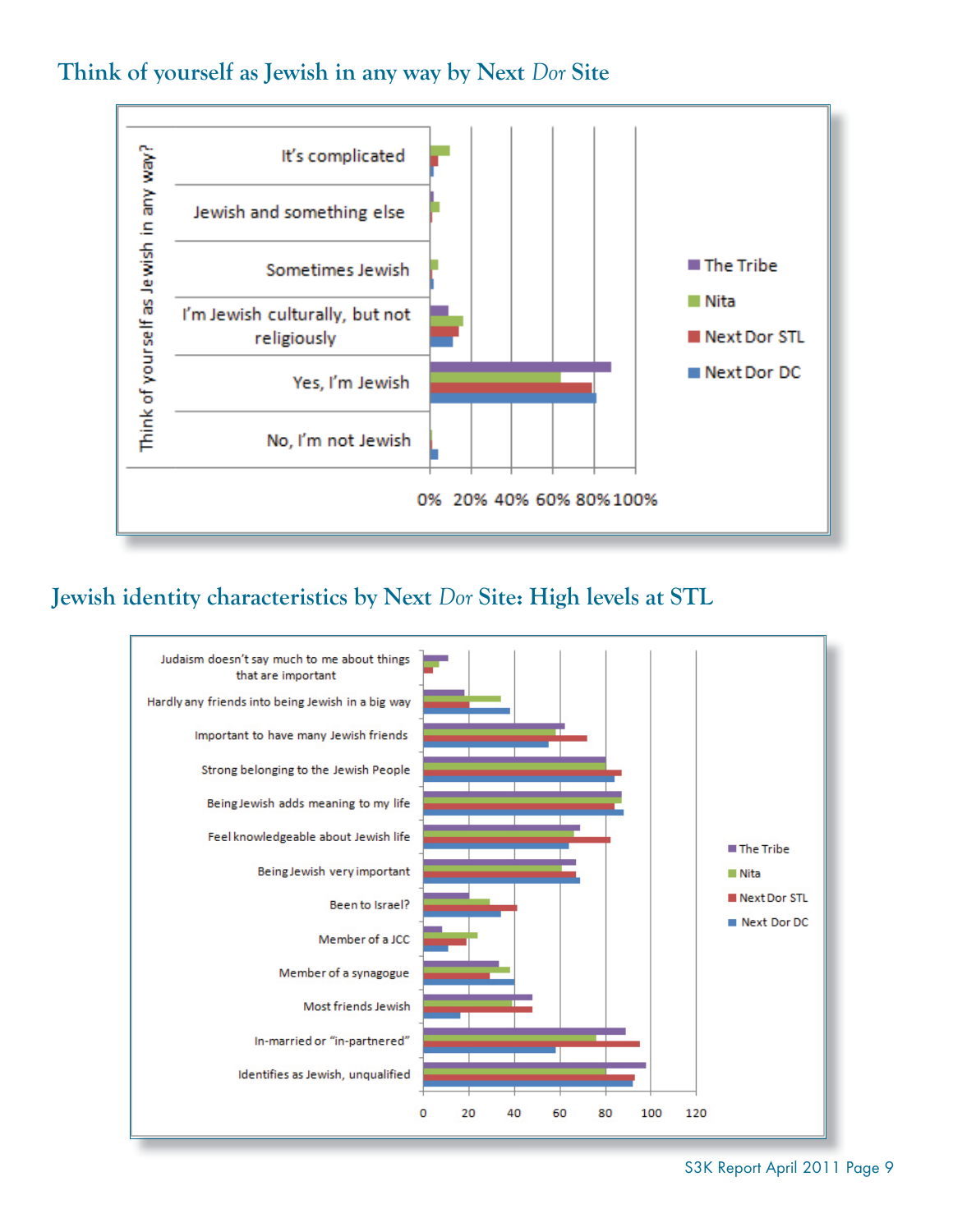# **Current Jewish activities by Next** *Dor* **Site: High levels at STL**

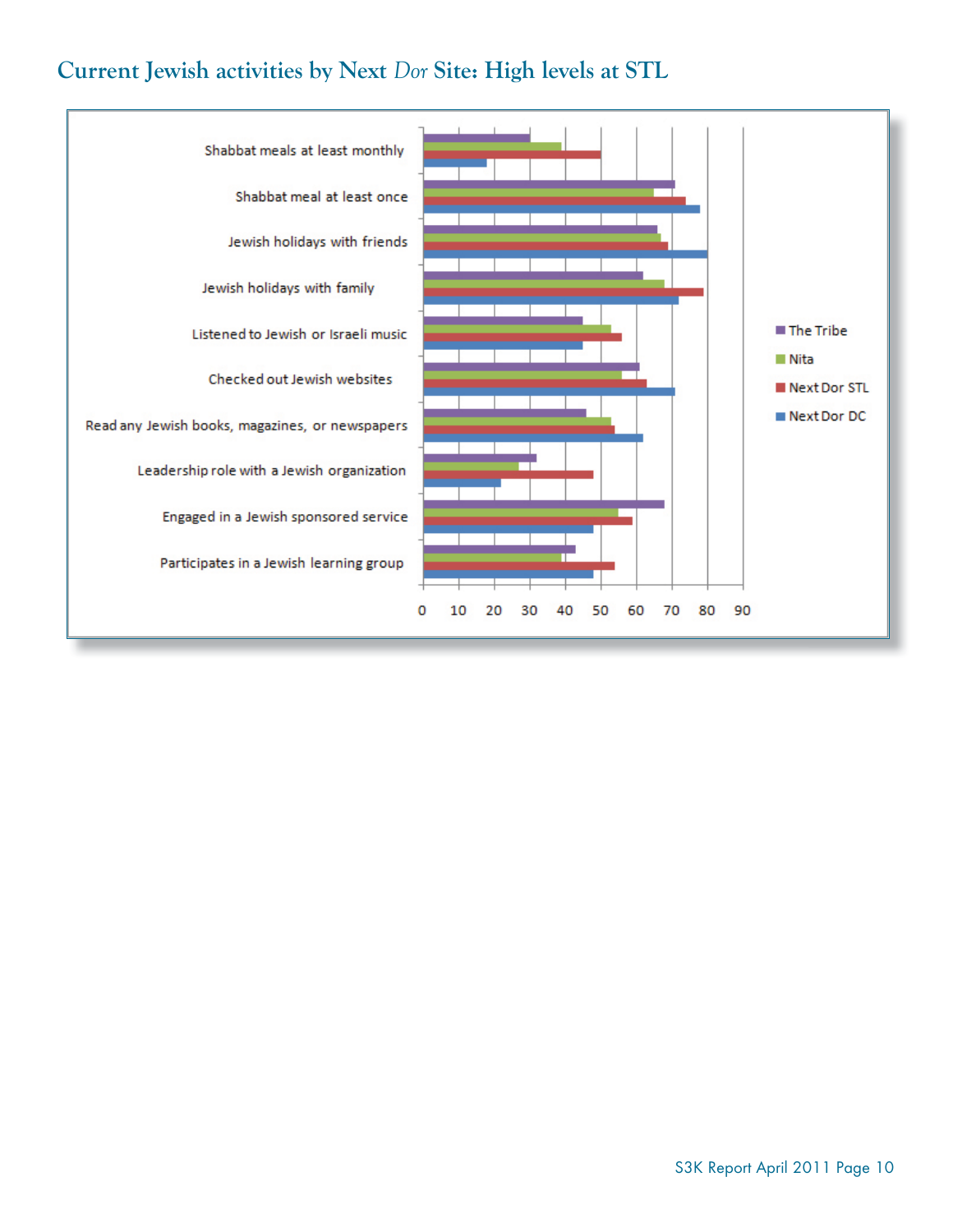# **Change from last year to this year by Next** *Dor* **site: High in STL.**

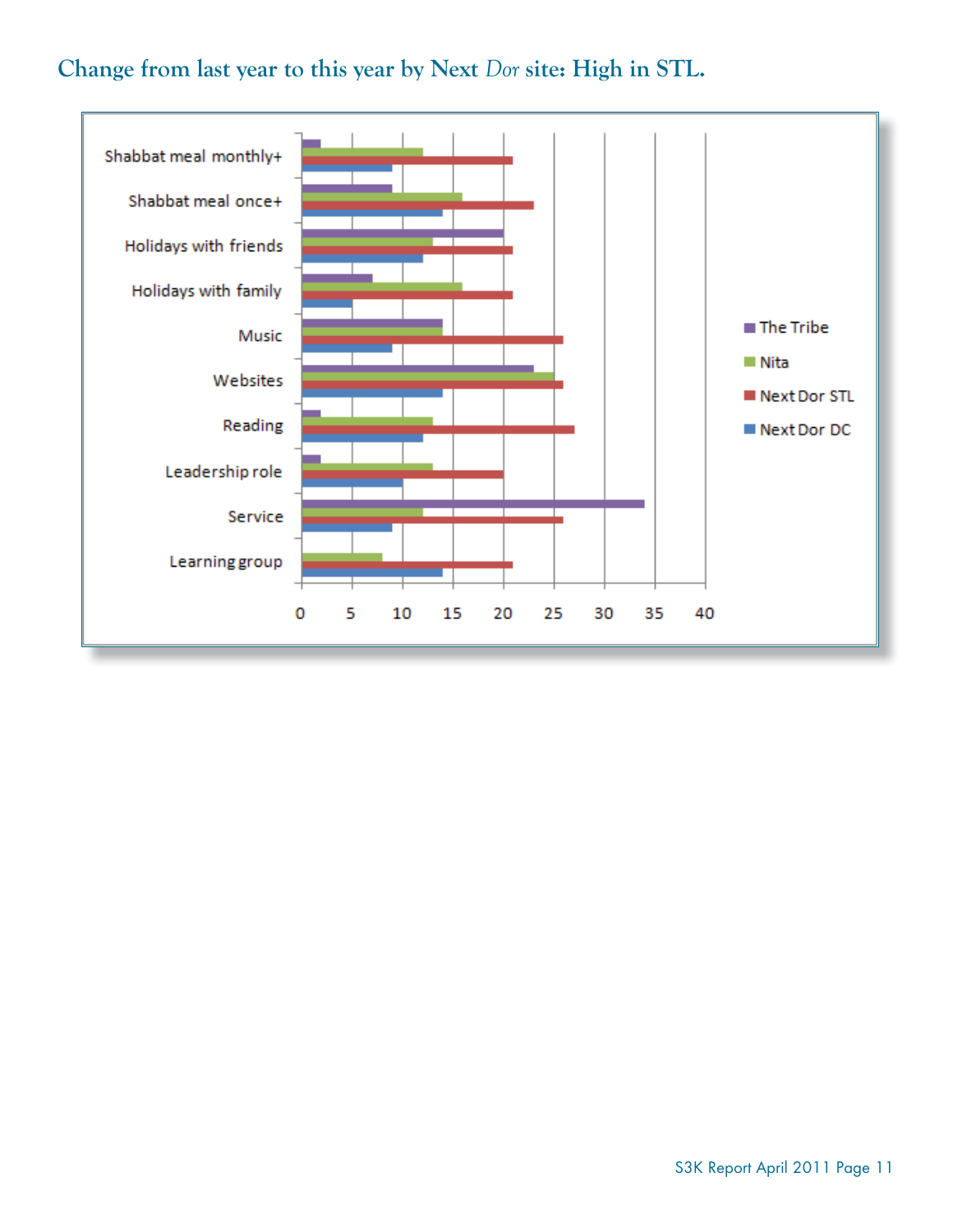## **Average change in 10 activities by Next** *Dor* **Site**



**Measure of change by level of involvement in Next** *Dor***: More involvement => More growth**

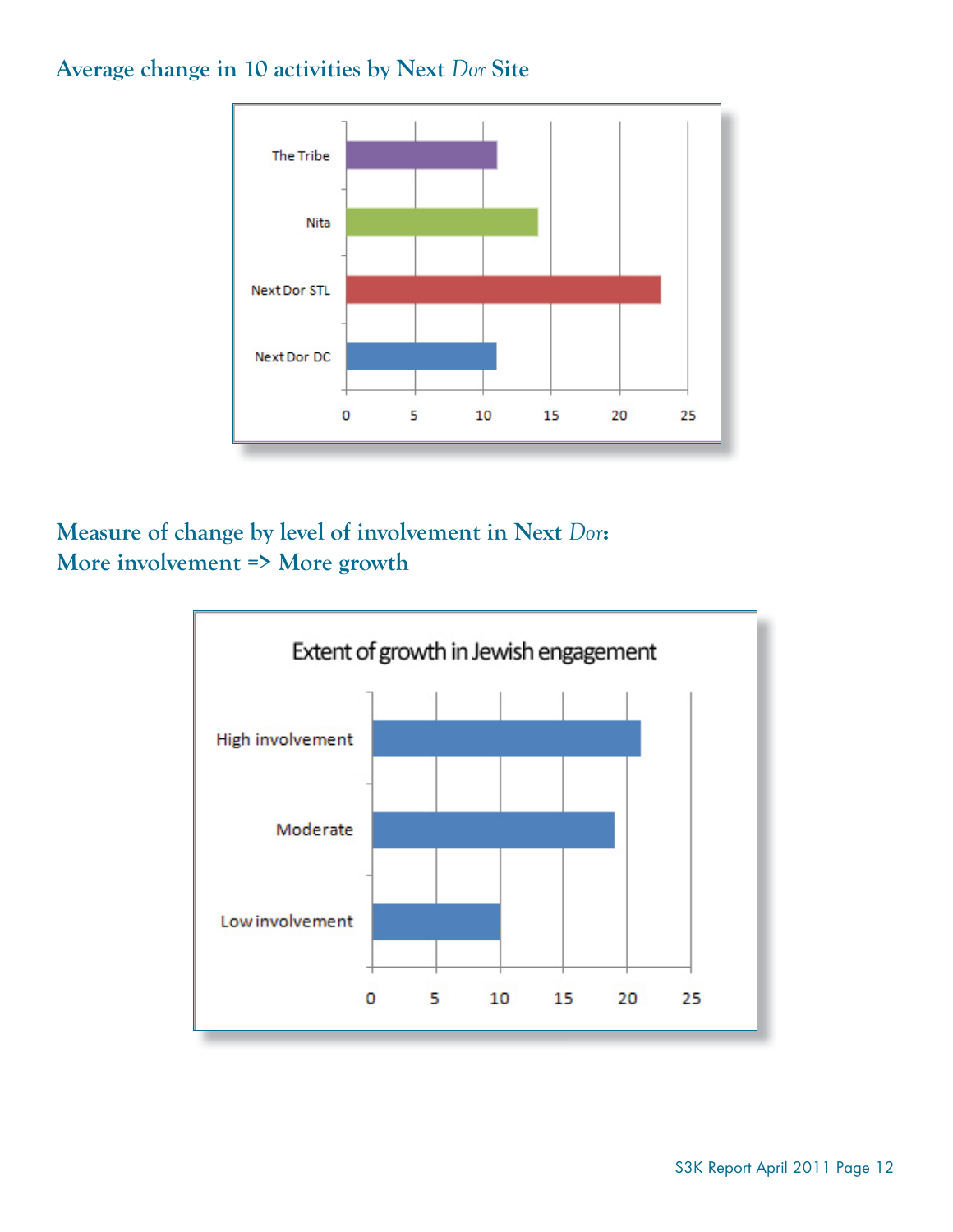# **Measure of change by level of involvement by Next** *Dor* **Site: Growth & involvement linked everywhere**